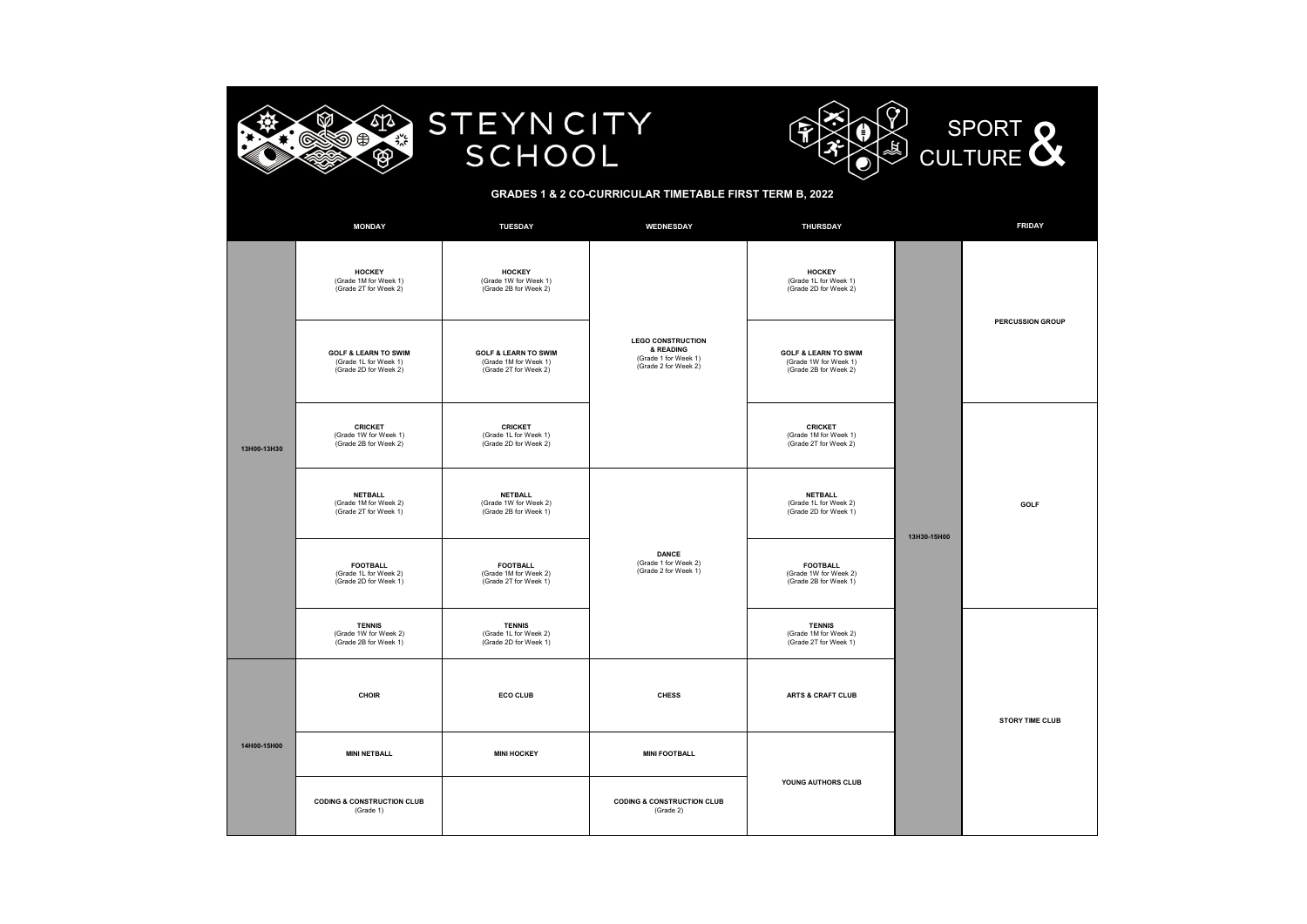





### **GRADE 3 CO-CURRICULAR TIMETABLE - FIRST TERM B, 2022**

|                                                                                                                                                                                                                            | <b>MONDAY</b>                                                                            | <b>TUESDAY</b>             | WEDNESDAY                           | <b>THURSDAY</b>            |                         | <b>FRIDAY</b>          |  |  |  |
|----------------------------------------------------------------------------------------------------------------------------------------------------------------------------------------------------------------------------|------------------------------------------------------------------------------------------|----------------------------|-------------------------------------|----------------------------|-------------------------|------------------------|--|--|--|
| 06H10-07H10                                                                                                                                                                                                                | <b>SWIMMING</b><br><b>MOUNTAIN BIKING</b><br><b>TRAIL RUNNING</b><br><b>TEAM SESSION</b> |                            | <b>SWIMMING</b>                     |                            | <b>PERCUSSION GROUP</b> |                        |  |  |  |
|                                                                                                                                                                                                                            | <b>JUNIOR CHOIR</b>                                                                      |                            | <b>HOCKEY</b>                       | <b>NETBALL</b>             |                         | <b>GOLF</b>            |  |  |  |
|                                                                                                                                                                                                                            | <b>NETBALL</b>                                                                           |                            |                                     |                            | 13H30-15H00             | <b>MOUNTAIN BIKING</b> |  |  |  |
| 14H00-15H00                                                                                                                                                                                                                | <b>ROBOTICS CLUB</b>                                                                     | <b>JUNIOR AUTHORS CLUB</b> | <b>DANCE</b>                        | <b>ECO CLUB</b>            |                         |                        |  |  |  |
|                                                                                                                                                                                                                            | <b>ART CLUB</b>                                                                          | <b>TECH CLUB</b>           |                                     | <b>LEGO CONSTRUCTION</b>   |                         |                        |  |  |  |
|                                                                                                                                                                                                                            | <b>HOCKEY</b>                                                                            |                            | <b>GUMBOOT CREW</b>                 |                            |                         |                        |  |  |  |
|                                                                                                                                                                                                                            | <b>SWIMMING</b>                                                                          | <b>SWIMMING</b>            |                                     | <b>FOOTBALL</b>            |                         | <b>CHESS</b>           |  |  |  |
|                                                                                                                                                                                                                            | <b>SCRABBLE CLUB</b>                                                                     | PHOTOGRAPHY CLUB           | <b>ART CLUB</b>                     |                            |                         |                        |  |  |  |
| 15H15-16H30                                                                                                                                                                                                                | <b>MINECRAFT ESPORTS</b><br><b>LEAGUE</b>                                                |                            |                                     | <b>JUNIOR AUTHORS CLUB</b> |                         |                        |  |  |  |
|                                                                                                                                                                                                                            | <b>FOOTBALL</b>                                                                          | <b>SCRABBLE CLUB</b>       | <b>ROBOTICS CLUB</b>                |                            |                         |                        |  |  |  |
|                                                                                                                                                                                                                            |                                                                                          |                            | <b>GENERAL MATCH DAYS AND TIMES</b> |                            |                         |                        |  |  |  |
|                                                                                                                                                                                                                            |                                                                                          |                            |                                     |                            |                         |                        |  |  |  |
| <b>MINECRAFT ESPORTS</b><br>14H00-17H00<br><b>ROBOTICS COMPETITION</b><br><b>FOOTBALL</b><br><b>NETBALL</b><br><b>HOCKEY</b><br><b>LEAGUE</b>                                                                              |                                                                                          |                            |                                     |                            |                         |                        |  |  |  |
|                                                                                                                                                                                                                            | <b>NOTES</b>                                                                             |                            |                                     |                            |                         |                        |  |  |  |
| Students from Grade 3 are expected to participate in at least one sporting activity per week (including both practices and matches) and encouraged to participate in as many club and cultural activities as<br>possible). |                                                                                          |                            |                                     |                            |                         |                        |  |  |  |
| Where cultural and club activities are repeated, students are expected to attend only one of the activities per week.                                                                                                      |                                                                                          |                            |                                     |                            |                         |                        |  |  |  |
| Please contact Ms Langley regarding additional sports offered at an additional cost Rachel@steyncityschool.co.za                                                                                                           |                                                                                          |                            |                                     |                            |                         |                        |  |  |  |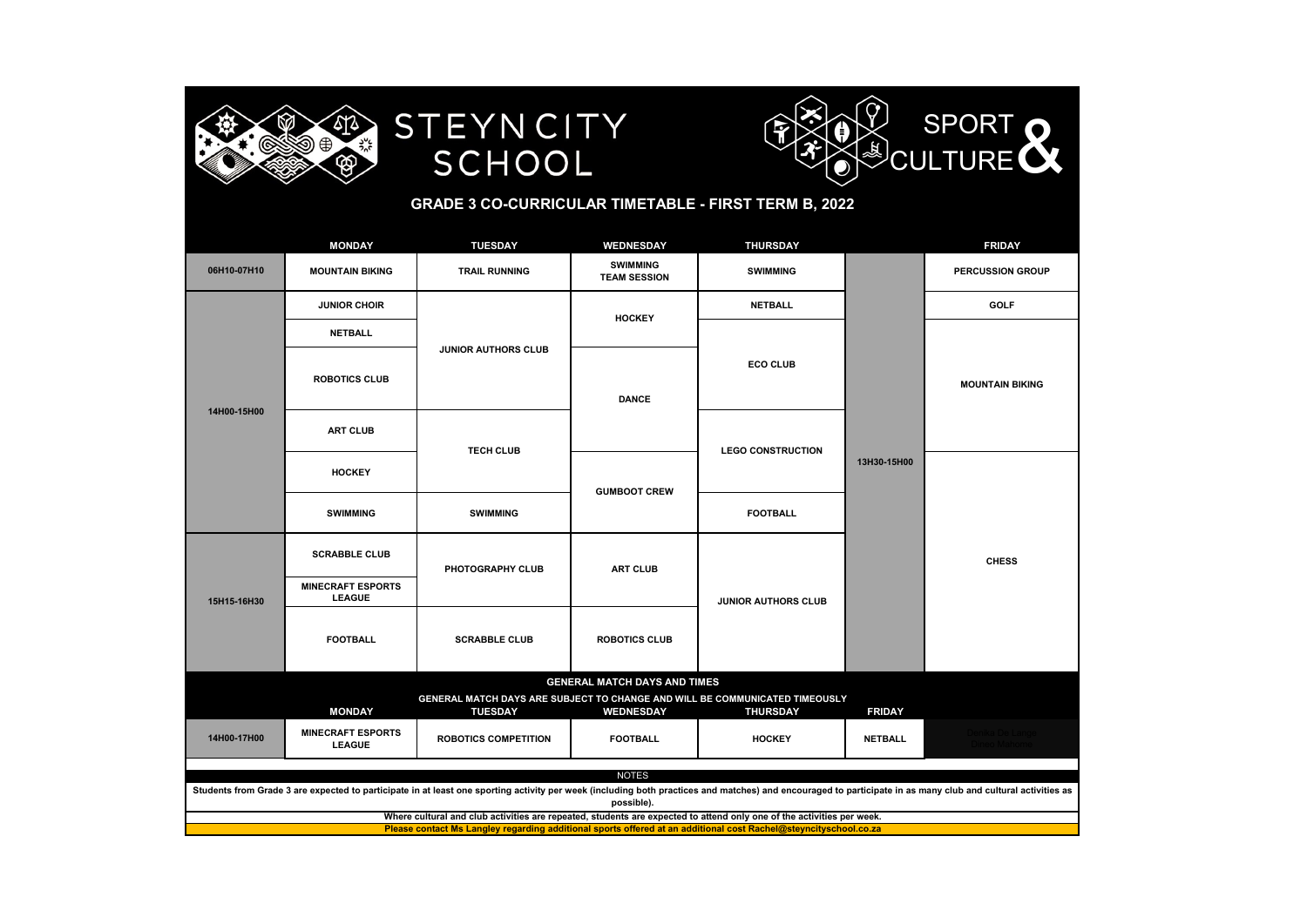



| <b>GRADE 4 CO-CURRICULAR TIMETABLE - FIRST TERM B, 2022</b>                                                                                                                                                             |                                 |                             |                                     |                                                                                                |                                 |                                               |  |  |
|-------------------------------------------------------------------------------------------------------------------------------------------------------------------------------------------------------------------------|---------------------------------|-----------------------------|-------------------------------------|------------------------------------------------------------------------------------------------|---------------------------------|-----------------------------------------------|--|--|
|                                                                                                                                                                                                                         | <b>MONDAY</b>                   | <b>TUESDAY</b>              | <b>WEDNESDAY</b>                    | <b>THURSDAY</b>                                                                                |                                 | <b>FRIDAY</b>                                 |  |  |
|                                                                                                                                                                                                                         |                                 | <b>WATER POLO</b>           | <b>SWIMMING</b>                     | <b>SWIMMING</b>                                                                                |                                 |                                               |  |  |
| 06H10-07H10                                                                                                                                                                                                             | <b>MOUNTAIN BIKING</b>          | <b>TRAIL RUNNING</b>        | <b>TEAM SESSION</b>                 | <b>TRAIL RUNNING</b>                                                                           |                                 | <b>WATER POLO</b>                             |  |  |
| 07H00-07h30                                                                                                                                                                                                             | <b>SCIENCE CLUB</b>             |                             |                                     |                                                                                                |                                 |                                               |  |  |
|                                                                                                                                                                                                                         |                                 |                             |                                     |                                                                                                |                                 | <b>GAMING CLUB</b><br>(Online 16H00 to 17H00) |  |  |
|                                                                                                                                                                                                                         | <b>NETBALL</b>                  |                             | <b>NETBALL</b>                      | <b>FOOTBALL</b>                                                                                |                                 |                                               |  |  |
|                                                                                                                                                                                                                         |                                 | <b>FOOTBALL</b>             |                                     |                                                                                                |                                 | <b>MOUNTAIN BIKING</b>                        |  |  |
|                                                                                                                                                                                                                         |                                 |                             |                                     | <b>SWIMMING</b>                                                                                |                                 |                                               |  |  |
|                                                                                                                                                                                                                         | <b>SWIMMING</b>                 |                             | <b>DANCE</b>                        |                                                                                                | 13h30-15h00                     |                                               |  |  |
|                                                                                                                                                                                                                         |                                 | <b>TECH CLUB</b>            |                                     | <b>ROBOTICS</b>                                                                                |                                 | <b>GOLF</b>                                   |  |  |
| 14H00-15H00                                                                                                                                                                                                             |                                 |                             |                                     |                                                                                                |                                 |                                               |  |  |
|                                                                                                                                                                                                                         | <b>ROBOTICS CLUB</b>            | <b>GARAGE BAND</b>          | <b>LEGO CONSTRUCTION</b>            |                                                                                                |                                 |                                               |  |  |
|                                                                                                                                                                                                                         |                                 |                             |                                     | <b>ECO CLUB</b>                                                                                |                                 | <b>DRAMA</b>                                  |  |  |
|                                                                                                                                                                                                                         |                                 |                             |                                     |                                                                                                |                                 |                                               |  |  |
|                                                                                                                                                                                                                         | <b>ART CLUB</b>                 | <b>SWIMMING</b>             | <b>GUMBOOT CREW</b>                 | <b>HOCKEY</b>                                                                                  |                                 |                                               |  |  |
|                                                                                                                                                                                                                         |                                 |                             |                                     |                                                                                                |                                 |                                               |  |  |
|                                                                                                                                                                                                                         |                                 | PHOTOGRAPHY CLUB            |                                     |                                                                                                |                                 |                                               |  |  |
| 15H15-16H30                                                                                                                                                                                                             | <b>SCRABBLE CLUB</b>            |                             | <b>ART CLUB</b>                     | <b>MINECRAFT ESPORTS LEAGUE</b>                                                                |                                 | <b>CHESS</b>                                  |  |  |
|                                                                                                                                                                                                                         | <b>HOCKEY</b>                   | <b>SCRABBLE CLUB</b>        | <b>ROBOTICS CLUB</b>                | <b>SENIOR AUTHORS CLUB</b>                                                                     |                                 |                                               |  |  |
|                                                                                                                                                                                                                         | <b>MINECRAFT ESPORTS LEAGUE</b> | <b>TECH CLUB</b>            | <b>MARIMBA BAND</b>                 |                                                                                                |                                 |                                               |  |  |
|                                                                                                                                                                                                                         |                                 |                             | <b>GENERAL MATCH DAYS AND TIMES</b> |                                                                                                |                                 |                                               |  |  |
|                                                                                                                                                                                                                         | <b>MONDAY</b>                   | <b>TUESDAY</b>              | <b>WEDNESDAY</b>                    | GENERAL MATCH DAYS ARE SUBJECT TO CHANGE AND WILL BE COMMUNICATED TIMEOUSLY<br><b>THURSDAY</b> | <b>FRIDAY</b>                   |                                               |  |  |
|                                                                                                                                                                                                                         |                                 |                             | <b>GOLF</b>                         |                                                                                                | <b>GIRLS</b><br><b>FOOTBALL</b> |                                               |  |  |
|                                                                                                                                                                                                                         | <b>GOLF</b>                     |                             |                                     | <b>NETBALL</b>                                                                                 |                                 |                                               |  |  |
| 14H00-17H00                                                                                                                                                                                                             |                                 | <b>ROBOTICS COMPETITION</b> | <b>FOOTBALL</b>                     |                                                                                                |                                 | Sharne Mayers -                               |  |  |
|                                                                                                                                                                                                                         |                                 |                             |                                     |                                                                                                | <b>BOYS HOCKEY</b>              | Devon Lo                                      |  |  |
|                                                                                                                                                                                                                         | <b>MINECRAFT ESPORTS LEAGUE</b> |                             | <b>GIRLS HOCKEY</b>                 |                                                                                                |                                 |                                               |  |  |
|                                                                                                                                                                                                                         |                                 |                             | <b>NOTES</b>                        |                                                                                                |                                 |                                               |  |  |
| Students from Grade 4 are expected to participate in at least one sporting activity per week (including both practices and matches) and encouraged to participate in as many club and cultural activities as possible). |                                 |                             |                                     |                                                                                                |                                 |                                               |  |  |

**Where cultural and club activities are repeated, students are expected to attend only one of the activities per week.**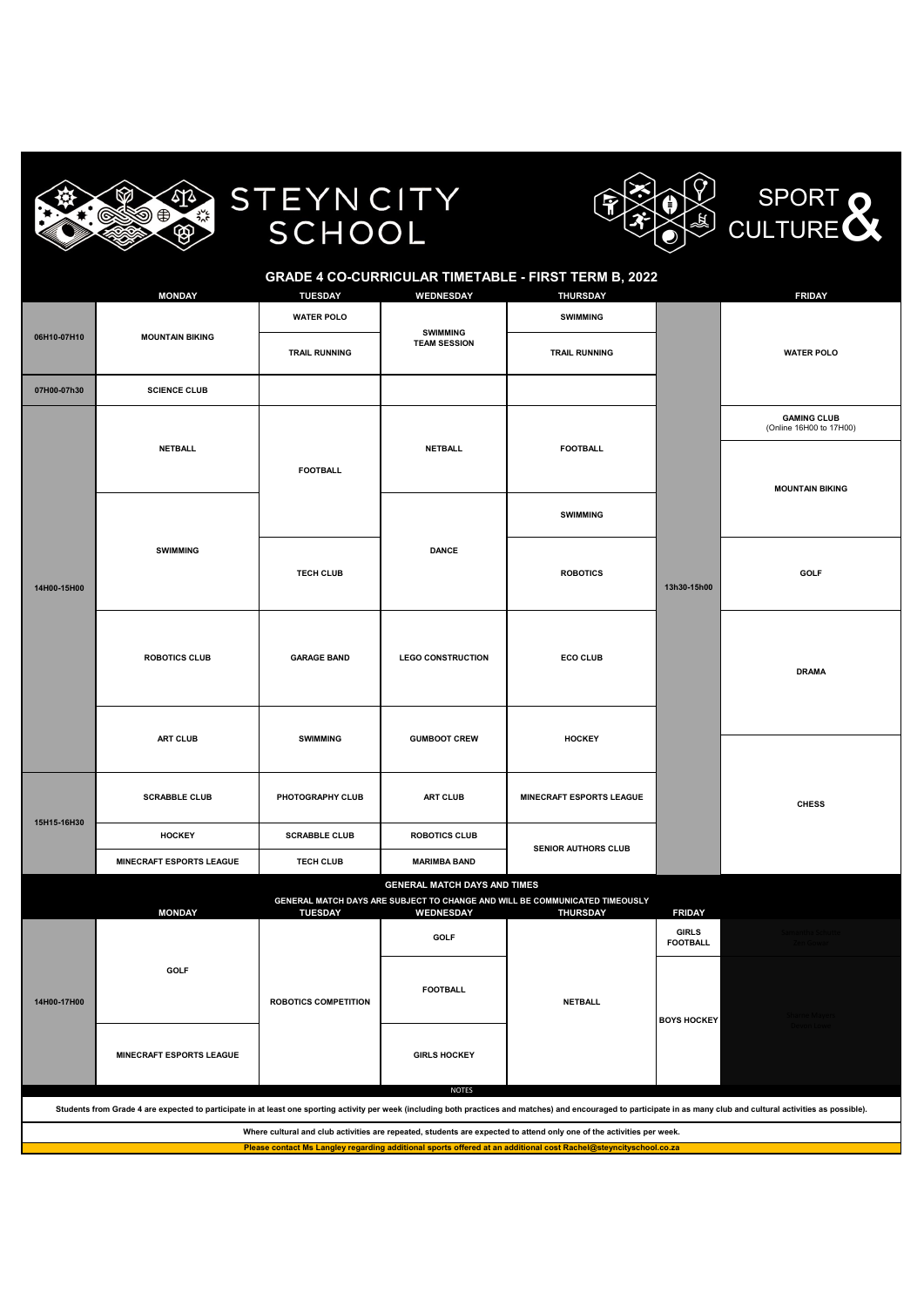







| <b>GRADE 5 CO-CURRICULAR TIMETABLE - FIRST TERM B, 2022</b><br><b>MONDAY</b><br><b>TUESDAY</b><br>WEDNESDAY<br>THURSDAY |                                                     |                             |                                                                                                                    |                                 |                       |                                               |  |
|-------------------------------------------------------------------------------------------------------------------------|-----------------------------------------------------|-----------------------------|--------------------------------------------------------------------------------------------------------------------|---------------------------------|-----------------------|-----------------------------------------------|--|
|                                                                                                                         |                                                     | <b>WATER POLO</b>           |                                                                                                                    | <b>SWIMMING</b>                 |                       | <b>FRIDAY</b>                                 |  |
| 06H10-07H10                                                                                                             | <b>MOUNTAIN BIKING</b>                              |                             | SWIMMING<br><b>TEAM SESSION</b>                                                                                    |                                 |                       |                                               |  |
|                                                                                                                         |                                                     | <b>TRAIL RUNNING</b>        |                                                                                                                    | <b>TRAIL RUNNING</b>            |                       | <b>WATER POLO</b>                             |  |
| 07H00-07h30                                                                                                             |                                                     |                             | <b>SCIENCE CLUB</b>                                                                                                | <b>SCIENCE CLUB</b>             |                       |                                               |  |
| 14h00-14h45                                                                                                             | <b>ENGLISH SUPPORT</b>                              | <b>ISIZULU SUPPORT</b>      | <b>MATHEMATICS SUPPORT</b>                                                                                         | AFRIKAANS SUPPORT               |                       | <b>MOUNTAIN BIKING</b>                        |  |
|                                                                                                                         | <b>NETBALL</b>                                      | <b>FOOTBALL</b>             |                                                                                                                    | <b>FOOTBALL</b>                 |                       |                                               |  |
|                                                                                                                         |                                                     |                             | <b>NETBALL</b>                                                                                                     |                                 |                       |                                               |  |
|                                                                                                                         |                                                     |                             |                                                                                                                    |                                 |                       | <b>GAMING CLUB</b><br>(Online 16H00 to 17H00) |  |
|                                                                                                                         | <b>SWIMMING</b>                                     |                             |                                                                                                                    | <b>SWIMMING</b>                 |                       |                                               |  |
|                                                                                                                         |                                                     | <b>SWIMMING</b>             | DANCE                                                                                                              |                                 | 13h30-15h00           |                                               |  |
| 14H00-15H00                                                                                                             | <b>ROBOTICS CLUB</b>                                |                             | <b>GUMBOOT CREW</b>                                                                                                |                                 |                       | GOLF                                          |  |
|                                                                                                                         | ART CLUB                                            | <b>GARAGE BAND</b>          | <b>MARIMBA BAND</b>                                                                                                | HOCKEY                          |                       | <b>DRAMA</b>                                  |  |
|                                                                                                                         |                                                     |                             |                                                                                                                    |                                 |                       |                                               |  |
|                                                                                                                         | <b>MINECRAFT ESPORTS LEAGUE</b><br>PHOTOGRAPHY CLUB |                             | ART CLUB                                                                                                           | <b>MINECRAFT ESPORTS LEAGUE</b> |                       |                                               |  |
| 15H15-16H30                                                                                                             |                                                     | <b>SCRABBLE CLUB</b>        |                                                                                                                    |                                 |                       | <b>CHESS</b>                                  |  |
|                                                                                                                         | HOCKEY                                              | <b>TECH CLUB</b>            | <b>ROBOTICS CLUB</b><br><b>SENIOR AUTHORS CLUB</b>                                                                 |                                 |                       |                                               |  |
|                                                                                                                         |                                                     |                             | <b>GENERAL MATCH DAYS AND TIMES</b><br>GENERAL MATCH DAYS ARE SUBJECT TO CHANGE AND WILL BE COMMUNICATED TIMEOUSLY |                                 |                       |                                               |  |
|                                                                                                                         | <b>MONDAY</b>                                       | <b>TUESDAY</b>              | WEDNESDAY                                                                                                          | THURSDAY                        | <b>FRIDAY</b>         |                                               |  |
|                                                                                                                         | GOLF                                                |                             | GOLF                                                                                                               |                                 | <b>GIRLS FOOTBALL</b> |                                               |  |
| 14H00-17H00                                                                                                             |                                                     | <b>ROBOTICS COMPETITION</b> | <b>GIRLS HOCKEY</b>                                                                                                | <b>NETBALL</b>                  |                       |                                               |  |
|                                                                                                                         | <b>MINECRAFT ESPORTS LEAGUE</b>                     |                             | <b>FOOTBALL</b>                                                                                                    |                                 | <b>BOYS HOCKEY</b>    |                                               |  |
|                                                                                                                         |                                                     |                             | <b>NOTES</b>                                                                                                       |                                 |                       |                                               |  |

**Students from Grade 5 are expected to participate in at least one sporting activity per week (including both practices and matches) and encouraged to participate in as many club and cultural activities as possible).**

**Where cultural and club activities are repeated, students are expected to attend only one of the activities per week.**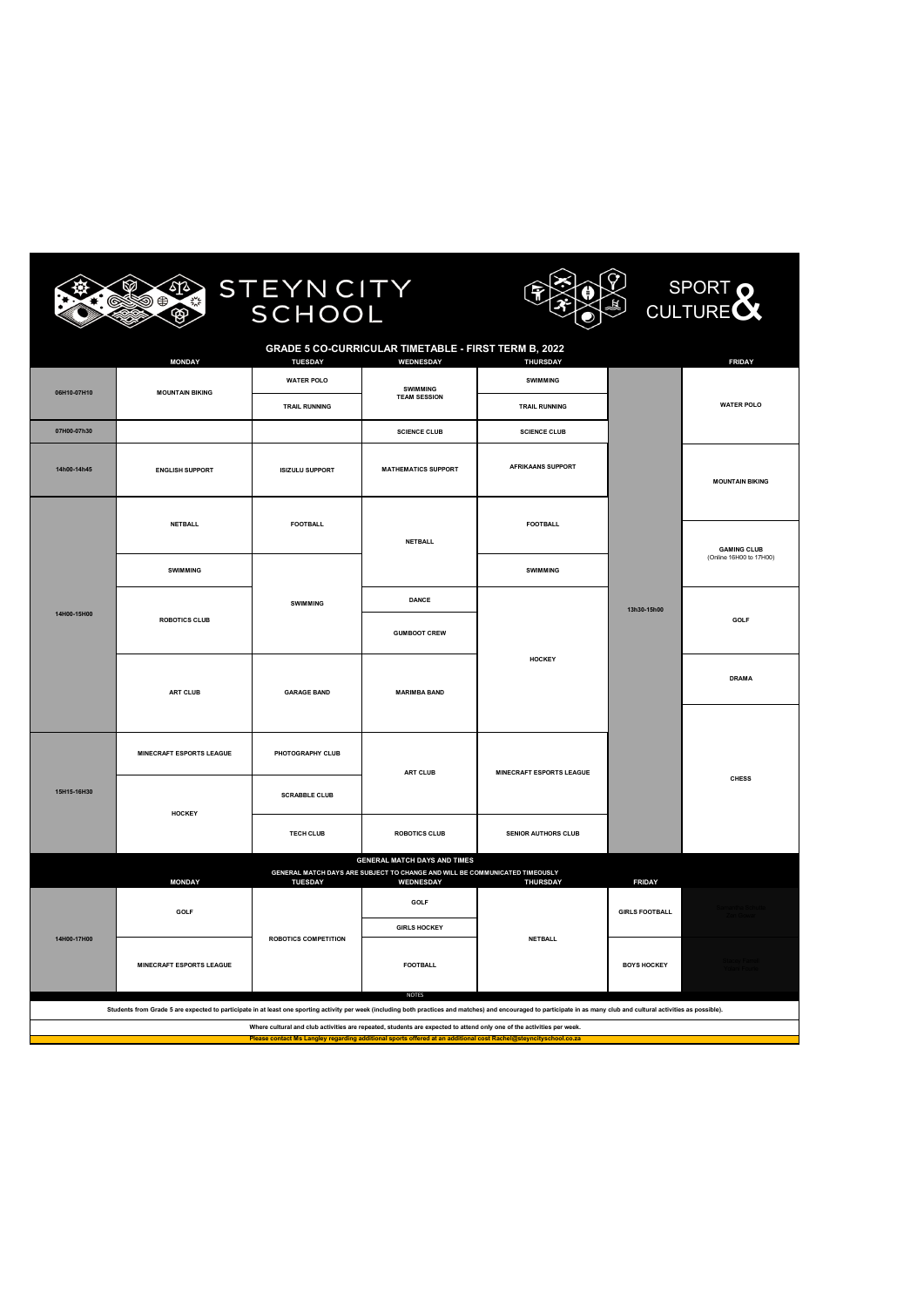



#### **GRADE 6 CO-CURRICULAR TIMETABLE - FIRST TERM B, 2022**

|             | <b>MONDAY</b>                                      | TUESDAY                                              | WEDNESDAY                                                                                                          | THURSDAY                        |                       | <b>FRIDAY</b>           |
|-------------|----------------------------------------------------|------------------------------------------------------|--------------------------------------------------------------------------------------------------------------------|---------------------------------|-----------------------|-------------------------|
| 06H10-07H10 | <b>MOUNTAIN BIKING</b>                             | <b>WATER POLO</b>                                    | SWIMMING<br><b>TEAM SESSION</b>                                                                                    | SWIMMING                        |                       |                         |
|             |                                                    | <b>TRAIL RUNNING</b>                                 |                                                                                                                    | <b>TRAIL RUNNING</b>            |                       | <b>WATER POLO</b>       |
| 07H00-07h30 |                                                    |                                                      | <b>SCIENCE CLUB</b>                                                                                                |                                 |                       |                         |
| 14h00-14h45 | <b>AFRIKAANS SUPPORT</b><br><b>ISIZULU SUPPORT</b> | <b>ENGLISH SUPPORT</b><br><b>MATHEMATICS SUPPORT</b> |                                                                                                                    | <b>ENGLISH SUPPORT</b>          |                       | <b>MOUNTAIN BIKING</b>  |
|             | <b>NETBALL</b>                                     |                                                      | <b>DANCE</b>                                                                                                       | <b>FOOTBALL</b>                 |                       |                         |
|             |                                                    | <b>FOOTBALL</b>                                      |                                                                                                                    |                                 |                       | <b>GAMING CLUB</b>      |
|             | SWIMMING                                           |                                                      |                                                                                                                    | SWIMMING                        | 13h30-15h00           | (Online 16H00 to 17H00) |
| 14H00-15H00 |                                                    | <b>SWIMMING</b>                                      | <b>NETBALL</b><br>ART CLUB                                                                                         | <b>TECH CLUB</b>                |                       | GOLF                    |
|             | <b>ROBOTICS CLUB</b>                               |                                                      |                                                                                                                    |                                 |                       |                         |
|             |                                                    | <b>GARAGE BAND</b>                                   |                                                                                                                    | <b>DEBATING</b>                 |                       | <b>DRAMA</b>            |
|             |                                                    |                                                      |                                                                                                                    |                                 |                       |                         |
|             | <b>MINECRAFT ESPORTS LEAGUE</b>                    | <b>MARIMBA BAND</b>                                  |                                                                                                                    | <b>MINECRAFT ESPORTS LEAGUE</b> |                       |                         |
| 15H15-16H30 | <b>GUMBOOT CREW</b>                                | PHOTOGRAPHY CLUB                                     | <b>TECH CLUB</b>                                                                                                   | <b>SENIOR AUTHORS CLUB</b>      |                       | <b>CHESS</b>            |
|             | ART CLUB                                           | <b>HOCKEY</b>                                        |                                                                                                                    | <b>HOCKEY</b>                   |                       |                         |
|             |                                                    |                                                      | <b>GENERAL MATCH DAYS AND TIMES</b><br>GENERAL MATCH DAYS ARE SUBJECT TO CHANGE AND WILL BE COMMUNICATED TIMEOUSLY |                                 |                       |                         |
|             | <b>MONDAY</b>                                      | <b>TUESDAY</b>                                       | WEDNESDAY                                                                                                          | THURSDAY                        | <b>FRIDAY</b>         |                         |
|             | GOLF                                               |                                                      | GOLF                                                                                                               |                                 | <b>GIRLS FOOTBALL</b> |                         |
|             |                                                    |                                                      |                                                                                                                    | <b>NETBALL</b>                  |                       |                         |
| 14H00-17H00 |                                                    | <b>ROBOTICS COMPETITION</b>                          | <b>BOYS FOOTBALL</b>                                                                                               |                                 | <b>BOYS HOCKEY</b>    |                         |
|             |                                                    |                                                      |                                                                                                                    |                                 |                       |                         |
|             | <b>MINECRAFT ESPORTS LEAGUE</b>                    |                                                      | <b>GIRLS HOCKEY</b>                                                                                                |                                 |                       |                         |
|             |                                                    |                                                      | <b>NOTES</b>                                                                                                       |                                 |                       |                         |

**Students from Grade 6 are expected to participate in at least one sporting activity per week (including both practices and matches) and encouraged to participate in as many club and cultural activities as possible).**

**Where cultural and club activities are repeated, students are expected to attend only one of the activities per week.**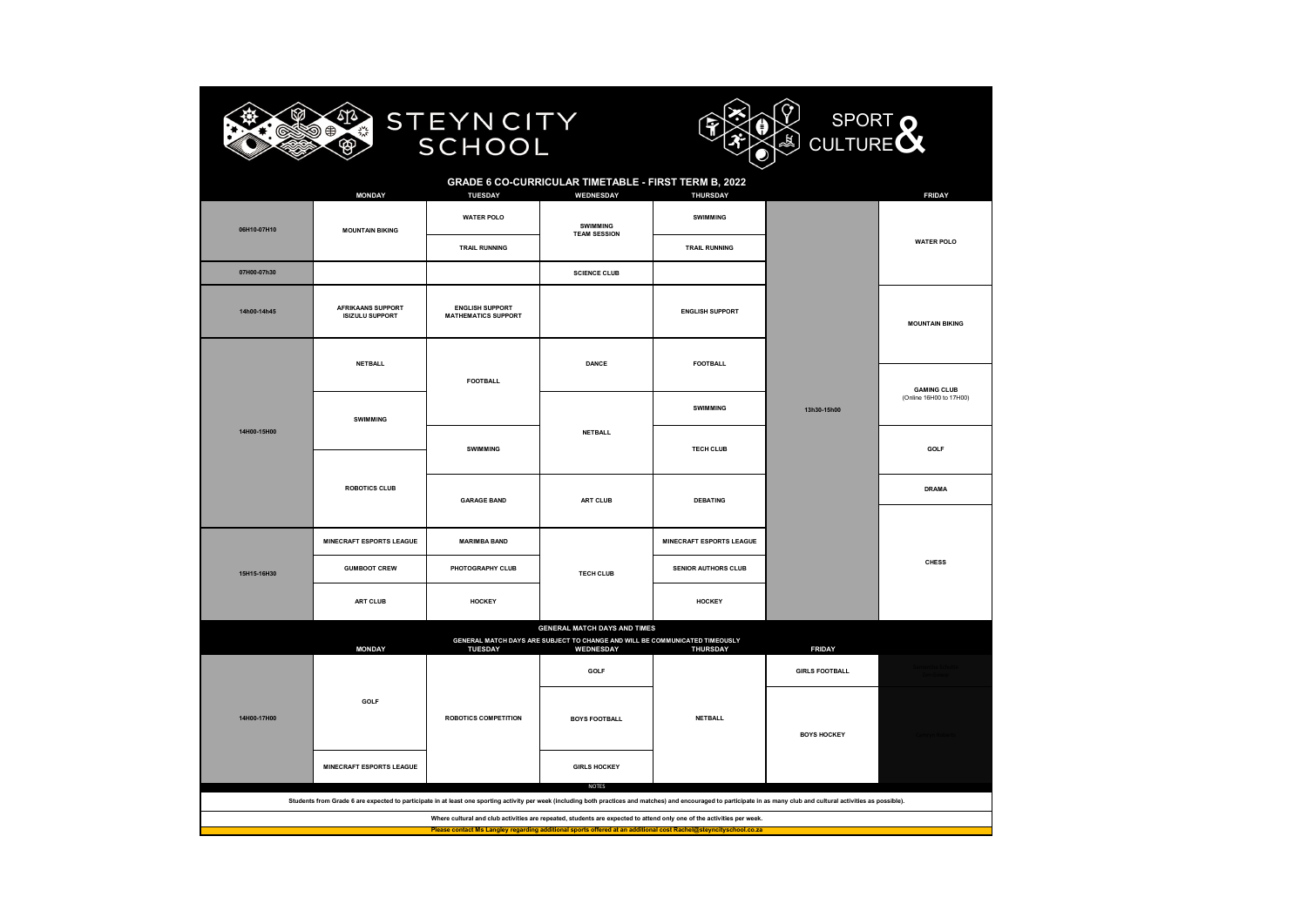



#### **GRADE 7 CO-CURRICULAR TIMETABLE - FIRST TERM B, 2022**

SCHOOL

| <b>WATER POLO</b><br>SWIMMING<br>SWIMMING<br>06H10-07H10<br><b>MOUNTAIN BIKING</b><br><b>TEAM SESSION</b><br><b>WATER POLO</b><br><b>TRAIL RUNNING</b><br><b>TRAIL RUNNING</b><br>07H00-07h30<br><b>SCIENCE CLUB</b><br><b>AFRIKAANS SUPPORT</b><br><b>MATHEMATICS SUPPORT</b><br><b>MATHEMATICS SUPPORT</b><br>14h00-14h45<br><b>ISIZULU SUPPORT</b><br><b>ENGLISH SUPPORT</b><br><b>ENGLISH SUPPORT</b><br><b>MOUNTAIN BIKING</b><br><b>NETBALL</b><br><b>FOOTBALL</b><br><b>DANCE</b><br><b>FOOTBALL</b><br><b>GAMING CLUB</b><br>(Online 16H00 to 17H00)<br><b>MARIMBA BAND</b><br>SWIMMING<br>SWIMMING<br>14H00-15H00<br>13h30-15h00<br><b>NETBALL</b><br>SWIMMING<br><b>TECH CLUB</b><br>GOLF<br><b>DRAMA</b><br><b>ROBOTICS CLUB</b><br><b>GARAGE BAND</b><br><b>DEBATING</b><br><b>ART CLUB</b><br><b>MINECRAFT ESPORTS</b><br><b>MINECRAFT ESPORTS</b><br>LEAGUE<br><b>LEAGUE</b><br>PHOTOGRAPHY CLUB<br><b>CHESS</b><br><b>GUMBOOT CREW</b><br><b>SENIOR AUTHORS CLUB</b><br><b>TECH CLUB</b><br>15H15-16H30<br><b>ART CLUB</b><br><b>HOCKEY</b><br>HOCKEY<br><b>GENERAL MATCH DAYS AND TIMES</b><br>GENERAL MATCH DAYS ARE SUBJECT TO CHANGE AND WILL BE COMMUNICATED TIMEOUSLY<br><b>THURSDAY</b><br><b>MONDAY</b><br><b>TUESDAY</b><br>WEDNESDAY<br><b>FRIDAY</b><br>GOLF<br><b>GIRLS FOOTBALL</b><br>GOLF<br><b>BOYS FOOTBALL</b><br>14H00-17H00<br><b>ROBOTICS COMPETITION</b><br><b>NETBALL</b><br><b>BOYS HOCKEY</b><br><b>MINECRAFT ESPORTS</b><br><b>GIRLS HOCKEY</b><br>LEAGUE<br><b>NOTES</b><br>Students from Grade 7 are expected to participate in at least one sporting activity per week (including both practices and matches) and encouraged to participate in as many club and cultural activities as possible). |  | <b>MONDAY</b> | <b>TUESDAY</b> | WEDNESDAY | <b>THURSDAY</b> |  | <b>FRIDAY</b> |  |  |
|-----------------------------------------------------------------------------------------------------------------------------------------------------------------------------------------------------------------------------------------------------------------------------------------------------------------------------------------------------------------------------------------------------------------------------------------------------------------------------------------------------------------------------------------------------------------------------------------------------------------------------------------------------------------------------------------------------------------------------------------------------------------------------------------------------------------------------------------------------------------------------------------------------------------------------------------------------------------------------------------------------------------------------------------------------------------------------------------------------------------------------------------------------------------------------------------------------------------------------------------------------------------------------------------------------------------------------------------------------------------------------------------------------------------------------------------------------------------------------------------------------------------------------------------------------------------------------------------------------------------------------------------------------------------------------------------------------------------------------------------------|--|---------------|----------------|-----------|-----------------|--|---------------|--|--|
|                                                                                                                                                                                                                                                                                                                                                                                                                                                                                                                                                                                                                                                                                                                                                                                                                                                                                                                                                                                                                                                                                                                                                                                                                                                                                                                                                                                                                                                                                                                                                                                                                                                                                                                                               |  |               |                |           |                 |  |               |  |  |
|                                                                                                                                                                                                                                                                                                                                                                                                                                                                                                                                                                                                                                                                                                                                                                                                                                                                                                                                                                                                                                                                                                                                                                                                                                                                                                                                                                                                                                                                                                                                                                                                                                                                                                                                               |  |               |                |           |                 |  |               |  |  |
|                                                                                                                                                                                                                                                                                                                                                                                                                                                                                                                                                                                                                                                                                                                                                                                                                                                                                                                                                                                                                                                                                                                                                                                                                                                                                                                                                                                                                                                                                                                                                                                                                                                                                                                                               |  |               |                |           |                 |  |               |  |  |
|                                                                                                                                                                                                                                                                                                                                                                                                                                                                                                                                                                                                                                                                                                                                                                                                                                                                                                                                                                                                                                                                                                                                                                                                                                                                                                                                                                                                                                                                                                                                                                                                                                                                                                                                               |  |               |                |           |                 |  |               |  |  |
|                                                                                                                                                                                                                                                                                                                                                                                                                                                                                                                                                                                                                                                                                                                                                                                                                                                                                                                                                                                                                                                                                                                                                                                                                                                                                                                                                                                                                                                                                                                                                                                                                                                                                                                                               |  |               |                |           |                 |  |               |  |  |
|                                                                                                                                                                                                                                                                                                                                                                                                                                                                                                                                                                                                                                                                                                                                                                                                                                                                                                                                                                                                                                                                                                                                                                                                                                                                                                                                                                                                                                                                                                                                                                                                                                                                                                                                               |  |               |                |           |                 |  |               |  |  |
|                                                                                                                                                                                                                                                                                                                                                                                                                                                                                                                                                                                                                                                                                                                                                                                                                                                                                                                                                                                                                                                                                                                                                                                                                                                                                                                                                                                                                                                                                                                                                                                                                                                                                                                                               |  |               |                |           |                 |  |               |  |  |
|                                                                                                                                                                                                                                                                                                                                                                                                                                                                                                                                                                                                                                                                                                                                                                                                                                                                                                                                                                                                                                                                                                                                                                                                                                                                                                                                                                                                                                                                                                                                                                                                                                                                                                                                               |  |               |                |           |                 |  |               |  |  |
|                                                                                                                                                                                                                                                                                                                                                                                                                                                                                                                                                                                                                                                                                                                                                                                                                                                                                                                                                                                                                                                                                                                                                                                                                                                                                                                                                                                                                                                                                                                                                                                                                                                                                                                                               |  |               |                |           |                 |  |               |  |  |
|                                                                                                                                                                                                                                                                                                                                                                                                                                                                                                                                                                                                                                                                                                                                                                                                                                                                                                                                                                                                                                                                                                                                                                                                                                                                                                                                                                                                                                                                                                                                                                                                                                                                                                                                               |  |               |                |           |                 |  |               |  |  |
|                                                                                                                                                                                                                                                                                                                                                                                                                                                                                                                                                                                                                                                                                                                                                                                                                                                                                                                                                                                                                                                                                                                                                                                                                                                                                                                                                                                                                                                                                                                                                                                                                                                                                                                                               |  |               |                |           |                 |  |               |  |  |
|                                                                                                                                                                                                                                                                                                                                                                                                                                                                                                                                                                                                                                                                                                                                                                                                                                                                                                                                                                                                                                                                                                                                                                                                                                                                                                                                                                                                                                                                                                                                                                                                                                                                                                                                               |  |               |                |           |                 |  |               |  |  |
|                                                                                                                                                                                                                                                                                                                                                                                                                                                                                                                                                                                                                                                                                                                                                                                                                                                                                                                                                                                                                                                                                                                                                                                                                                                                                                                                                                                                                                                                                                                                                                                                                                                                                                                                               |  |               |                |           |                 |  |               |  |  |
|                                                                                                                                                                                                                                                                                                                                                                                                                                                                                                                                                                                                                                                                                                                                                                                                                                                                                                                                                                                                                                                                                                                                                                                                                                                                                                                                                                                                                                                                                                                                                                                                                                                                                                                                               |  |               |                |           |                 |  |               |  |  |
|                                                                                                                                                                                                                                                                                                                                                                                                                                                                                                                                                                                                                                                                                                                                                                                                                                                                                                                                                                                                                                                                                                                                                                                                                                                                                                                                                                                                                                                                                                                                                                                                                                                                                                                                               |  |               |                |           |                 |  |               |  |  |
|                                                                                                                                                                                                                                                                                                                                                                                                                                                                                                                                                                                                                                                                                                                                                                                                                                                                                                                                                                                                                                                                                                                                                                                                                                                                                                                                                                                                                                                                                                                                                                                                                                                                                                                                               |  |               |                |           |                 |  |               |  |  |
|                                                                                                                                                                                                                                                                                                                                                                                                                                                                                                                                                                                                                                                                                                                                                                                                                                                                                                                                                                                                                                                                                                                                                                                                                                                                                                                                                                                                                                                                                                                                                                                                                                                                                                                                               |  |               |                |           |                 |  |               |  |  |
|                                                                                                                                                                                                                                                                                                                                                                                                                                                                                                                                                                                                                                                                                                                                                                                                                                                                                                                                                                                                                                                                                                                                                                                                                                                                                                                                                                                                                                                                                                                                                                                                                                                                                                                                               |  |               |                |           |                 |  |               |  |  |

**Where cultural and club activities are repeated, students are expected to attend only one of the activities per week.**